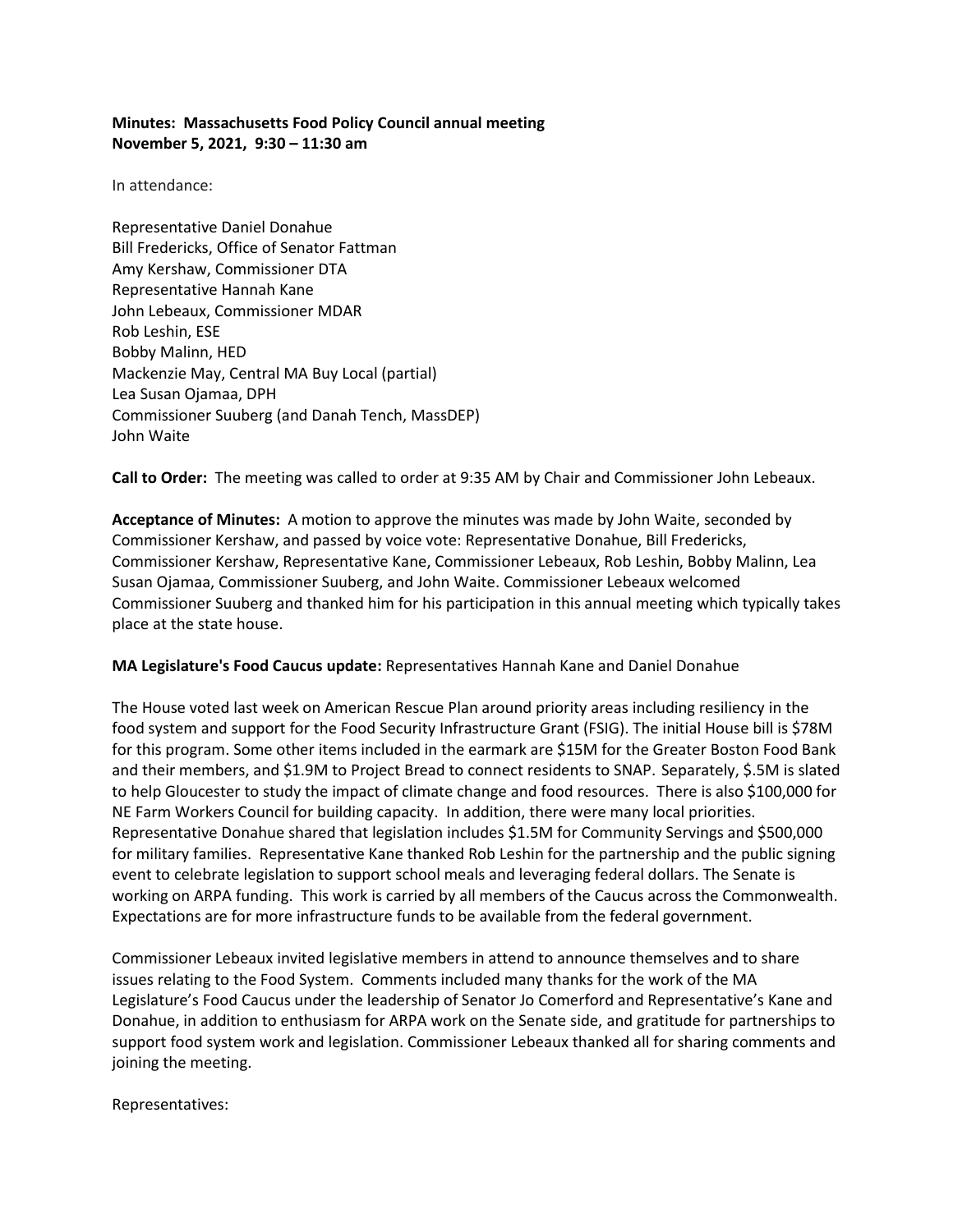Representative Natalie Blias Representative Michelle Ciccolo Representative Daniel Donahue Representative Sally Kerans Representative Tommy Vitolo

Senate staff office of:

Senator Sal DiDomenico, Christie Getto Young Senator James Eldridge, Immacualate Mchome Senator Fattman, Bill Fredericks Senator Anne Gobi, Derek Silver and Lucas McDiarmid Senator Adam Hines, John Gould and A.J. Enchill Senator Jason Lewis, Zach Crowley Senator Susan Moran, Tara Wilson Senator Rodericks, Aide Senator Rodrigues, Cailtin Rowley Senator Bruce Tarr, Theodore Thomas Senator Walter Timilty staff

House staff office of: Representative John Barrett, Lisa Schifilliti Representative Tackey Chan, Maeve Kidney Representative Fernandes, Art Desloges Representative Finn, Shayna Solomon Representative Tami Gouveia*,* Emily Odgers Representative Chris Hendricks, Karen Canfield Representative Kane, Anna Darrow Representative Mary Keefe, Kelsey Rode Representative Paul Mark, Paige Dolinski Representative Ngyugen, Christina Ekert Representative Brandy Fluker Oakley, Chris Westfall Representative Owen, Emerson Gagnon Representative Sabadosa, Julia Mathis and Steven Mendoza Representative Paul Schmid, Jessica Katon Representative Stanley, James Zanghi

**MA Food System Collaborative:** Winton Pitcoff, Director. ARPA is of greatest concern and the Collaborative appreciates the attention it is receiving, including FSIG funds, conservation regarding urban ag and working lands, and farmers and food system workers being mentioned for premium pay for their work as essential workers during the pandemic. This wouldn't have happened without the MA Legislature's Food Caucus, organized just a few years ago and now with over 160 members.

The Collaborative is part of the team that will develop a state farmland action plan. An engagement process over the winter will study what is working including investments for access and protection, and to identify what is needed as a first step. There were many late summer and fall farm tours that connected legislators with farmers and farmers markets, to firsthand understand the good work being done and challenges. Legislators were encouraged to reach out to their agricultural constituents, and to growers to reach out to legislators for information sharing. The Collaborative met with the USDA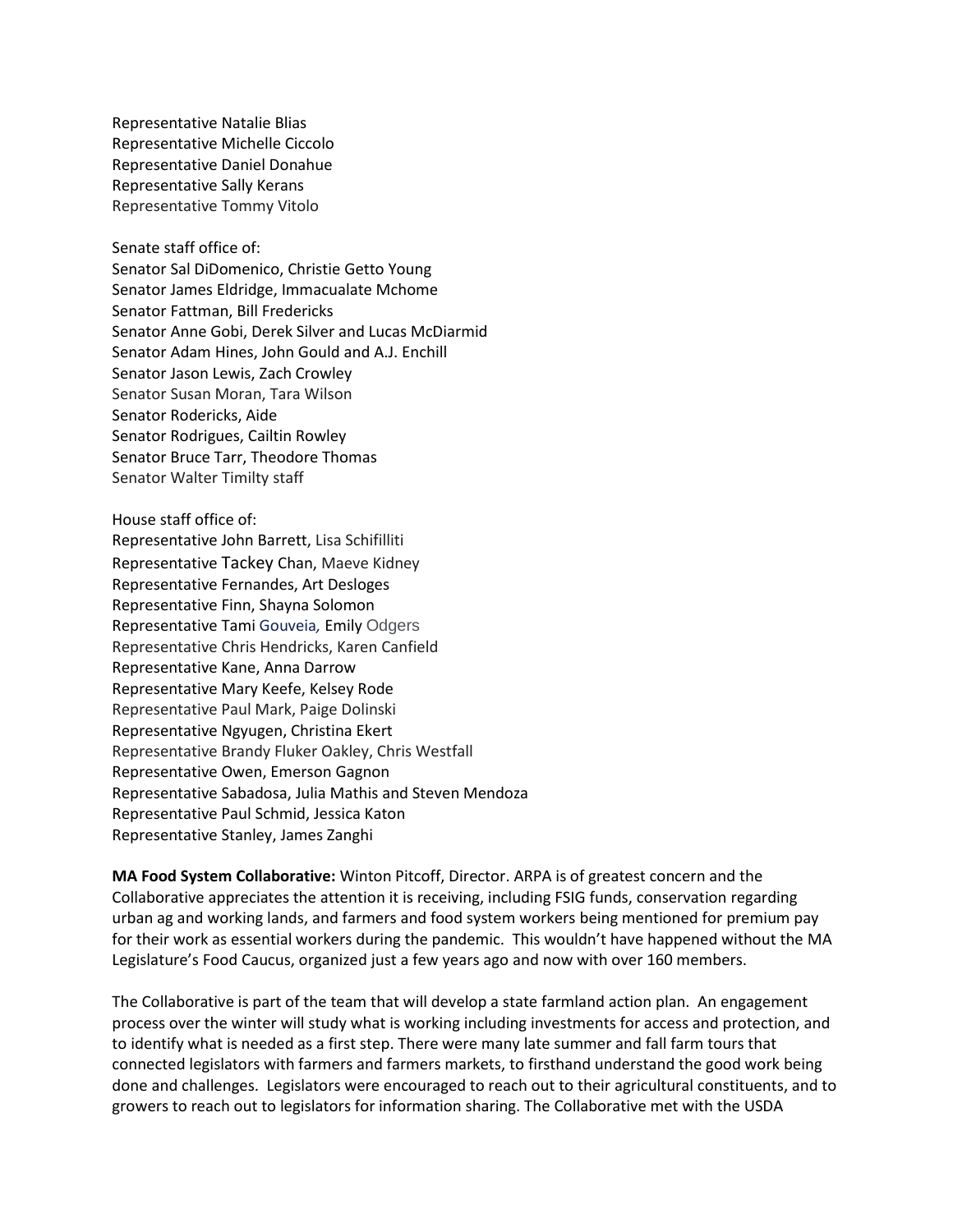National Institute of Food and Agriculture (NIFA) director about food incentive programs. Participants from around the country asked about the Massachusetts HIP program. Credit was given to leadership at MDTA and MDAR for this program. The Collaborative is working in Connecticut to develop a state food system plan. The Collaborative is working with NE feeding NE, with support from a USDA grant focused on producing more food in the region for a more secure food supply, especially in the face of climate change. Project research will lead to policy recommendations. If you'd like to participate in the quarterly calls, contact Winton at[: winton@mafoodsystem.org](mailto:winton@mafoodsystem.org)

**Program:** Commissioner Lebeaux introduced Elizabeth Wiley, Executive Director, Marion Institute, who with a focus on racial equity and climate change and working with the Southcoast Food Policy Council, a program of the Marion Institute, presented key takeaways from their newly released 2021 Food System Assessment of Southeastern Massachusetts [https://www.marioninstitute.org/programs/sfpc/food](https://www.marioninstitute.org/programs/sfpc/food-system-assessment)[system-assessment](https://www.marioninstitute.org/programs/sfpc/food-system-assessment) including the economic impact the region has on the state's food system.

**Officers Reports – Chair:** Commissioner Lebeaux shared an update on the Council's open seats with expectations that there will be movement since vacant administration staff positions have been filled. A bill was taken up by the legislature earlier this week which has moved to House Ways and Means to add a fisheries seat to the Council. For the Council's annual report, members were invited to share one or two pages that would be included as an addendum to describe the past year successes, challenges, policies and issues. It's been a remarkable year with food system disruption due to the pandemic. Commissioner Kershaw will develop a summary of the work of the Food Security Task Force. Danah Tench plans to include information on MassDEP's solid waste master plan.

**Election of Officers -Vice Chair John Waite:** Nominations were presented: Chair, Commissioner Lebeaux; Vice Chair, Mackenzie May; Secretary, Danah Tench. There were no nominations from the floor. Since there were no additional nominations and pursuant to Council bylaws, Commissioner Lebeaux confirmed this election as of the first meeting in 2022.

Commissioner Lebeaux discussed the **Nominating Committee**. The Chair of the Nominating Committee is the Council's Vice-Chair, John Waite at this meeting. The remaining four members were nominated from the floor. A motion by John Waite for the slate included himself, Danah Tench, Rob Leshin, Amanda Kinchla, and Mackenzie May. The motion was seconded by Representative Kane and passed by voice vote: Bill Fredericks, Commissioner Kershaw, Representative Kane, Commissioner Lebeaux, Rob Leshin, Bobby Malinn, Lea Susan Ojamaa, Commissioner Suuberg, and John Waite.

Commissioner Lebeaux discussed appointing three members to serve on the **Bylaws and Structure Committee** which include Danah Tench, Mackenzie May and John Waite who served on the committee previously and have agreed to remain. Anyone else who is interested can let Commissioner Lebeaux know, it's a great time to become more involved.

**Bylaws and Structure Committee:** Danah Tench shared that the new deadline for nominations for the **Advisory Committee** is November 30, and asked candidates to include which position they feel their experience best matches. There are discussions in progress with a philanthropic organization to explore stipends for Advisory Committee members.

Commissioner Lebeaux asked for a vote allowing the election of the **Advisory Committee** to move from this meeting to the next one. According to the bylaws this vote takes place during this annual meeting, however since outreach continues, the vote will move to the January meeting. A motion was made by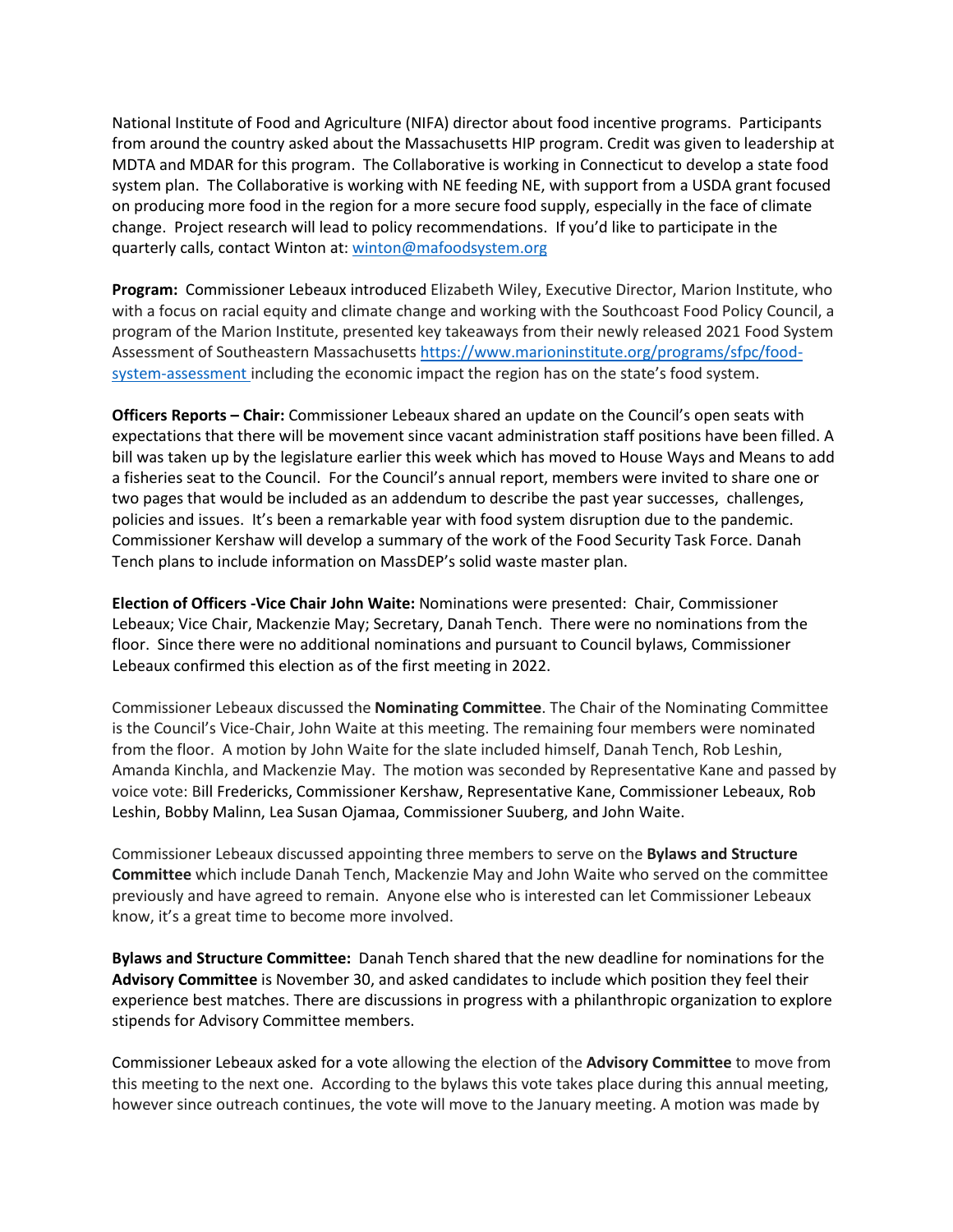John Waite and seconded by Representative Kane with the following voice vote: Bill Fredericks, Commissioner Kershaw, Representative Kane, Commissioner Lebeaux, Rob Leshin, Bobby Malinn, Lea Susan Ojamaa, Commissioner Suuberg, and John Waite.

Commissioner Lebeaux commented on the tremendous support for the Council provided by Bonita Oehlke, but also recognized that she has other responsibilities in market development for MDAR. He shared his hope that the Advisory Committee might have some self-support. He discussed the possible stipend for Advisory Committee members, and how it's difficult relative to state law issues, though the opportunity is very much appreciated. John Waite commented that it might be able to work through the private sector.

**MA Food Policy Council member updates:** Council members share priority projects, topics, and issues relevant to their work, the Council, and the MA Local Food Action Plan

Commissioner Suuberg, complimented Danah Tench on her work for the Council and keeping MassDEP informed. He described MassDEP's on-going engagement process for the solid waste master plan. As initiatives develop, the Council will be informed. He mentioned Danah's new responsibility and title, head of the Clean Energy Results program, designed to link environmental protection with savings in clean energy through emissions reduction. Danah has been exploring connections to the food and agricultural industry. He complimented the Council's work. Commissioner Lebeaux shared that DEP has had important presentations in the past and looks forward to hearing more about this great work.

John Waite commented on the Western MA Food Processing Center's recent 20th anniversary celebration and appreciated MDAR Deputy Commissioner Ashley Randle attending. The Center has worked with over 500 businesses since then. He mentioned the challenge of supply issues lately, and how local has an important role in some of the distribution challenges.

Commissioner Lebeaux thanked John Waite for his work as vice chair. He also shared his appreciation to the Nominating Committee including John Waite, Mackenzie May, and Danah Tench. He mentioned that the FSIG has been extended until November 7 and looks forward to the program's long-term food system impacts. MDAR also received a grant for farm stress assistance.

## **Public Comment**

## **Announcements**

November 8 - 11, 2021 Northeast Sustainable Agriculture virtual "It Takes a Region" [conference](https://urldefense.com/v3/__https:/nesawg.org/conference__;!!CUhgQOZqV7M!0vMQAonjMgH7MG7b2pXIljy0_PyO2ok5vuia-m7bXH2Jauk-AKpIMJymeoEetLGSYqC8$)

December 3 – 9, 2021 Massachusetts Food System Forum: Reconnecting and Rebuilding [https://mafoodsystem.org/news/forum\\_2021\\_virtual/](https://mafoodsystem.org/news/forum_2021_virtual/)

January 28, 2022, Next MA Food Policy Council meeting

**Motion to adjourn** was made by Commissioner Kershaw and seconded by John Waite with all in favor by voice vote: Bill Fredericks, Commissioner Kershaw, Anna Darrow, Commissioner Lebeaux, John Lee, Rob Leshin, Commissioner Suuberg, John Waite. **The meeting was adjourned at 11:07.**